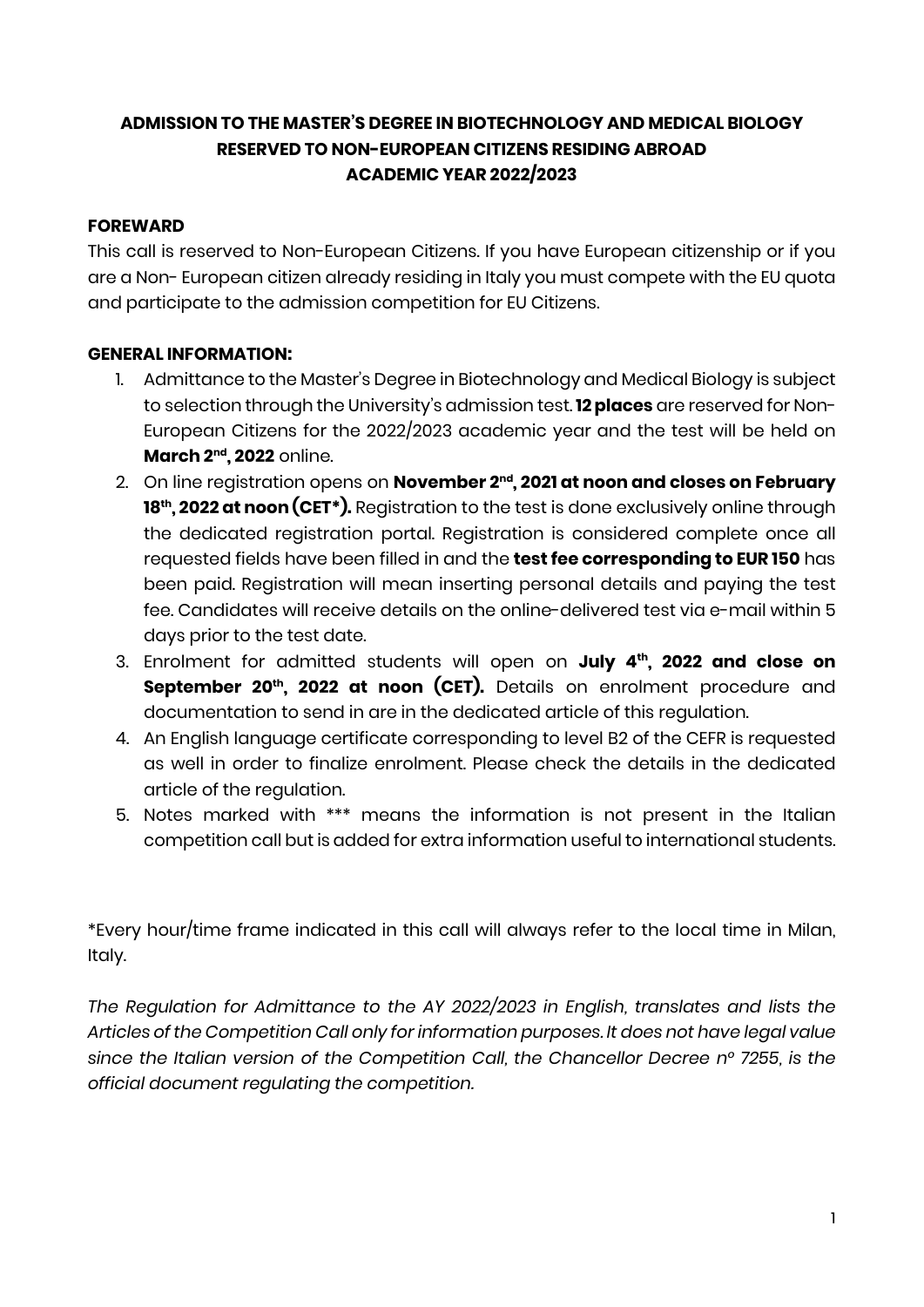# **COMPETITION REGULATION FOR ADMISSION TO THE MASTER'S DEGREE IN BIOTECHNOLOGY AND MEDICAL BIOLOGY (CLASSIFICATION LM-9) RESERVED TO NON-EUROPEAN CITIZENS RESIDING ABROAD ACADEMIC YEAR 2022/2023**

### **Article 1 - number of places available**

Selection for admission to the Master's Degree in Biotechnology and Medical Biology (Classification: LM-9) is disciplined by an examination and based on the number of places available.

For the AY 2022/2023 the **number of places** available for non-European citizens residing abroad is **12**.

## **Article 2 - participation in the competition**

## 2.1 Who can participate in this competition?

Non-EU Citizens can participate to this competition, i.e. Non-EU Citizens who do not already live in Italy and do not have any second European Citizenship or European Permanent Residence. *\*\*\*Citizens from Norway, Iceland, Liechtenstein, Switzerland, the Republic of San Marino and the Holy See State of Vatican City compete for the EU Citizens' quota.* Official reference document is the Ministerial Circular of April 19th, 2021 named "Procedures for entry, residency and enrolment at higher education institutions for students requiring visas for higher education courses in Italy, for the academic year 2020-2021", available on the official website of the MUR:<https://www.studiare-in-italia.it/studentistranieri/>

Italian, EU and non-EU Citizens already residing in Italy compete for the European quota and must sit the admission test reserved to that quota.

## 2.2 What are the academic requirements for enrolling in the Master's Degree in Biotechnology and Medical Biology?

A Bachelor's Degree (law n° 910 art.1 December 11, 1969) or any title equivalent to a Bachelor's Degree in Biotechnology (Former Ministerial Decree no. 270; Classification: L-2 "Biotecnologie") or Biological Sciences (Classification: L-13) awarded abroad according to the Ministerial Circular dated April 19th, 2021, named "Procedures for entry, residency and enrolment at higher education institutions for students requiring visas for higher education courses in Italy, for the academic year 2020-2021", available on the official website of the MUR: <https://www.studiare-in-italia.it/studentistranieri/>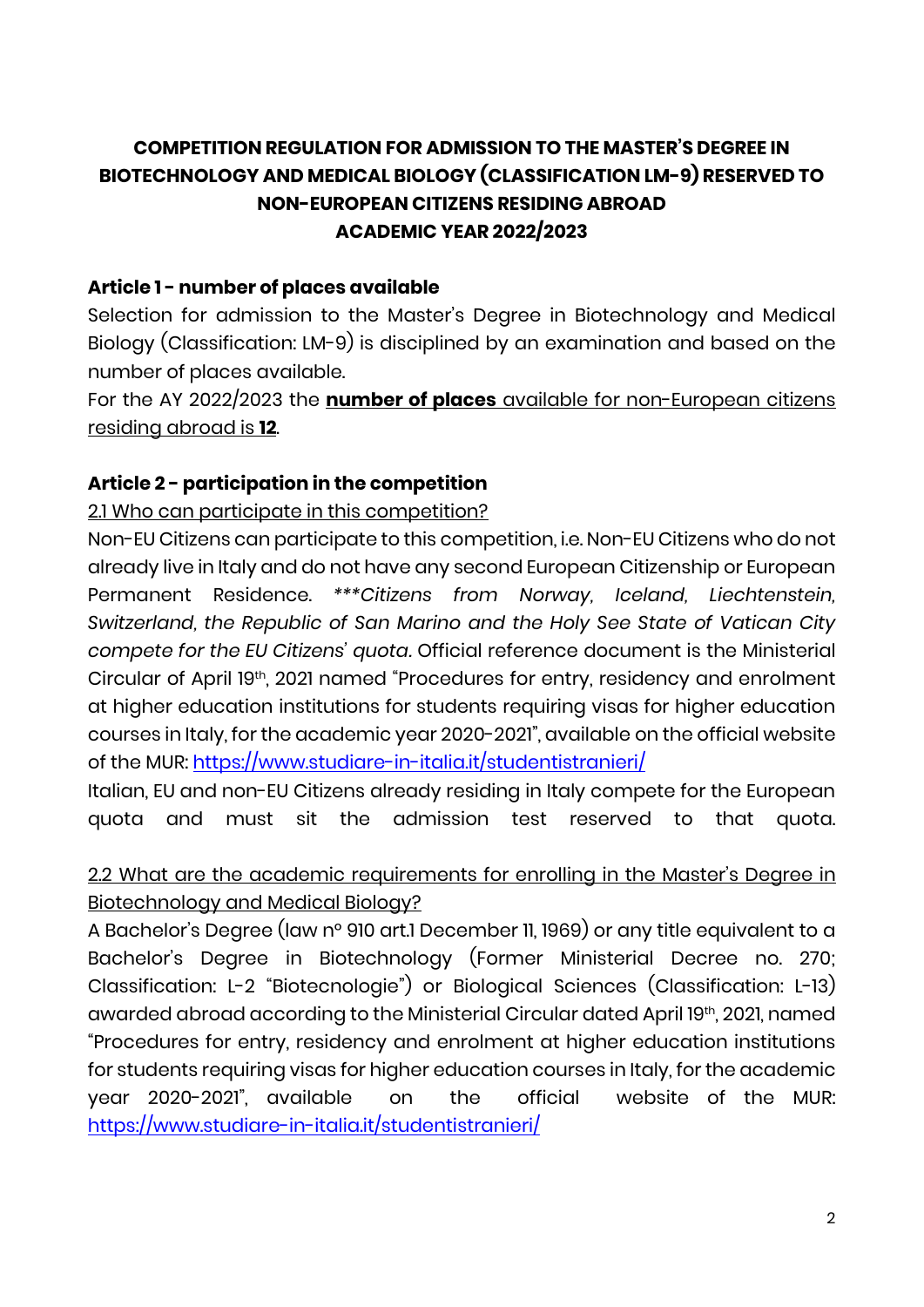Further information on academic requirements for students who are obtaining or have obtained a Non-Italian academic qualification can be also found on the UniSR website at the following page:

(Master['s Degree in Biotechnology and Medical Biology -](https://www.unisr.it/en/offerta-formativa/medicina-chirurgia/corso-di-laurea-magistrale-biotechnology-medical-biology) UniSR Università Vita-[Salute San Raffaele\)](https://www.unisr.it/en/offerta-formativa/medicina-chirurgia/corso-di-laurea-magistrale-biotechnology-medical-biology).

## **Article 3 - definition of the non-European quota**

The regulation for admittance to Italian Universities and access requirements are defined by the Italian Ministry of University and Research MUR. Official reference document is the Ministerial Circular of April 19th, 2021, named "Procedures for entry, residency and enrolment at higher education institutions for students requiring visas for higher education courses in Italy, for the academic year 2020-2021", available on the official website of the MUR: [https://www.studiare-in](https://www.studiare-in-italia.it/studentistranieri/)[italia.it/studentistranieri/](https://www.studiare-in-italia.it/studentistranieri/)

**The Master's Degree in Biotechnology and Medical Biology is entirely held in English. Therefore, proof of Italian language knowledge is not requested.**

#### **Article 4 - registration to the admission test**

In order to sit the admission test, candidates are requested to pay the test fee, which amounts to **Euro 150.00**. Payment is done according to the indications given on the online registration portal.

## **Payment of the test fee alone does not mean the candidate has completed the registration to the test.**

#### **The test fee payment is non-refundable, regardless of circumstance.**

Registration to the test must be done **exclusively online** through the University website (www.unisr.it). Online registration opens on **November 2nd, 2021 at noon**  and closes on February 18th, 2022 at noon (CET). The Registration procedure requests candidates to enter their personal details and pay the test fee as described at point 4.1 below.

#### 4.1 – Registration procedure and timing

In order to register for the test, candidates have to:

- 1. Enter their personal data;
- 2. Pay the test fee **within 30 minutes from registration**;
- 3. After paying the test fee, candidates will receive a confirmation e-mail of registration and payment and the procedure will be concluded.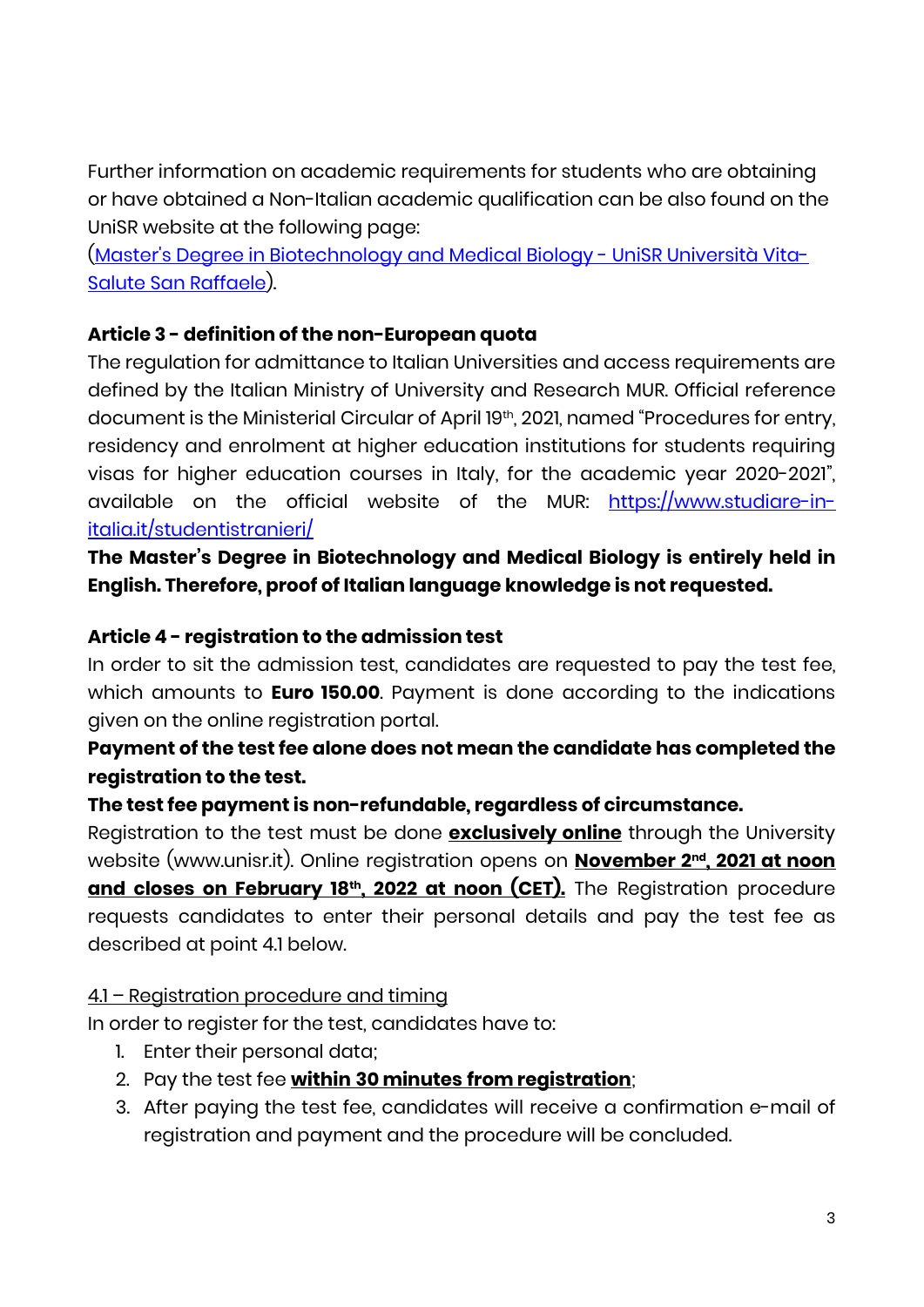After having registered online and having paid the test fee by the set deadline (February 18th, 2022), **all candidates must send via e-mail to [enrolment.biotechnologyNONEU@unisr.it](mailto:enrolment.biotechnologyNONEU@unisr.it) the following documentation required for the assessment of the academic qualifications:**

• Copy of the final Bachelor's Degree awarded and official transcript of records with dates and grades of the exams passed

Or

• Certificate of enrolment to the final year of a Bachelor's Degree Course or equivalent course with dates and grades of the exams passed.

If in possession, candidates can also submit further certifications related to the Course e.g. scientific publications and internships in laboratories in Italy or abroad not related to the thesis internship.

Information on registration and payment will always remain available in the candidates' personal area (www.unisr.it and Selexi Portal) and accessible at any time by logging in with the credentials obtained upon registration. **Information contained in the candidates' personal area, is the only official confirmation of registration and payment.**

**All documents must be in English. If the original document is not in English, candidates must send both copies of the original version and of the verified translation.**

**Candidates who will fail to send the above-mentioned documentation within the set deadline will be considered renunciative. The test fee will not be reimbursed under any circumstances.**

**Important:** please be aware that each candidate is responsible for the details indicated during the registration procedure. In case of wrong, missing or untruthful data, the candidate will be prevented from entering the final ranking list and therefore from enrolment. The University will randomly verify the information provided by the candidates.

## **Article 5 - delivery of the admission test**

## 5.1 Test delivery

The admission test for the Master's Degree in Biotechnology and Medical Biology AY 2022/2023 reserved to non-EU citizens will be held on **March 2nd, 2022**.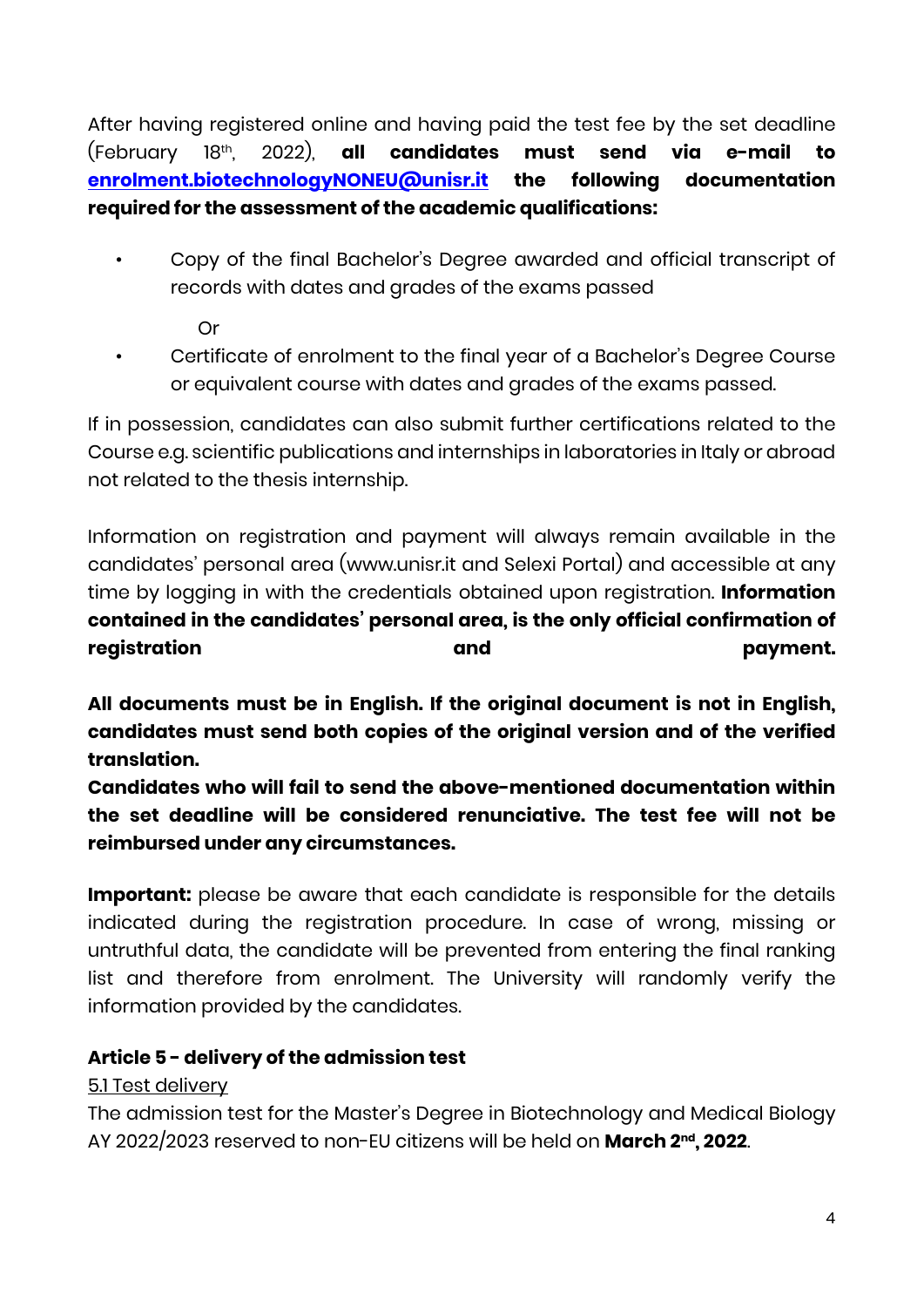The admission test will be delivered with an **online proctoring system**. Technical requirements and all necessary information on how the test will be delivered will be sent to all candidates via e-mail within 5 days prior to the test date.

Once all pre-enrolment procedures of successfully ranked candidates of the test on March 2nd have ended, should there still be places available for Non-Eu Citizens, further admission test sessions could be scheduled following the same registration methods described in art. 4.

Details on possible further admission test sessions and the number of places available will be published on the University website: [www.unisr.it.](http://www.unisr.it/)

## 5.1.1 – Candidates with disability or with SLD

Candidates with any kind of permanent or temporary disability in need of extra means of support, must formally request the support they will need for this test in relation to the extent of their disability, be it also further time for completing the test (law n° 104 February 5, 1992 and as modified by the law n.17/1999). Candidates with learning disabilities according to the law n°170 October 8, 2010 with the new regulation concerning specific learning disabilities within the educational environment can request the special terms according to the Ministerial Decree n. 5669, July 12, 2011.

The request for certified compensatory tools must be entered when registering for the admission test (art. 4) by attaching the form "Request for compensatory tools". The form is available and downloadable online [\(https://www.unisr.it/servizi/inclusione\)](https://www.unisr.it/servizi/inclusione).

No medical certification or other documents containing medical-health information must be attached during the registration procedure.

A medical certificate in support of the above-mentioned kind of requests must be sent exclusively via e-mail to [inclusione@unisr.it](mailto:inclusione@unisr.it) no later than the application deadline for registration indicated by this competition call, which is February 18th, 2022 at noon (CET).

Candidates diagnosed with Specific Learning Disabilities (SLD) (law n° 170/2010) must present a medical certificate issued no more than 3 years before by National Health System structures or by strucures accredited by the NHS itself.

## 5.2 Content of the test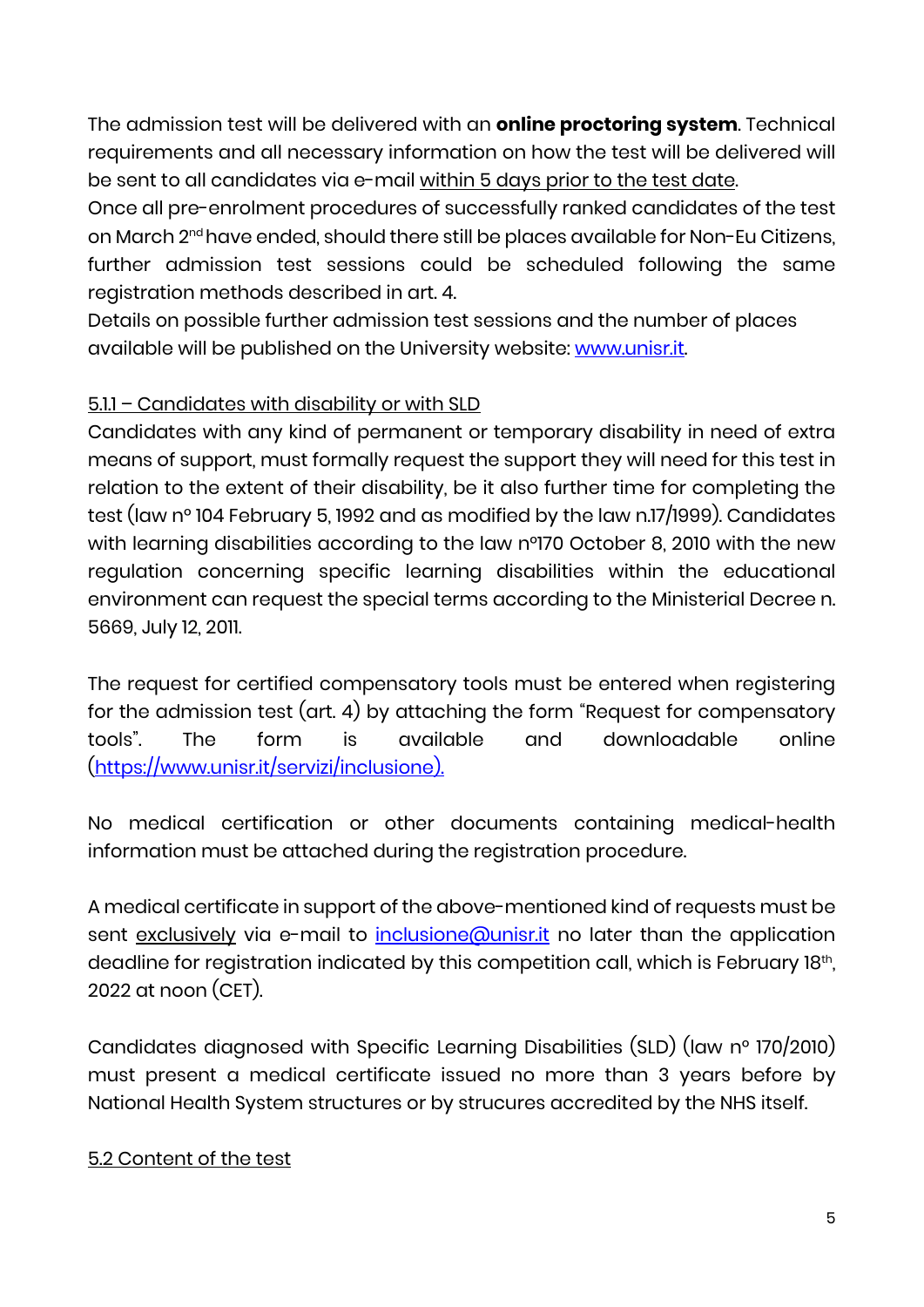The admission test is entirely in English and consists in the comprehension of a scientific article from one of the main scientific journals in the biotechnologicalbiomedical field.

This scientific article, whose title and abstract will not be given, will be the same for all candidates.

The comprehension of the content of the article, as well as its hypothetical and theoretical implications, will be assessed through:

- The candidate's ability to define a title and write an abstract in English (points assigned: from 0 to 20);
- The answers given to 2 open questions that require the writing of a brief hand-written essay by the candidate (points for each question: from 0 to 9);
- 30 multiple choice questions whose score will be calculated as follows:
	- 2 points for each correct answer
	- - 0,75 points for each incorrect or not valid answer
	- 0 points for each non-given answer

**All questions, as well as the answers given by the candidates, will be in English.** Candidates will have 180 minutes in total to complete the test.

# **Article 6 - ranking list and admission**

After the test has been corrected, **the ranking list** will be drawn up according to the following criteria:

- maximum 98 points for the answers given to all questions related to the scientific article;
- maximum 2 points for the evaluation of other certifications (scientific publications of the candidate, internships carried out in laboratories in Italy or abroad and not related to the students' thesis internship)

In case of a draw in the final score, the place is assigned to the youngest candidate.

Candidates will be able to view their test, the solution grid and the algorithm used for calculating the score seen in the ranking list by accessing the webpage indicated on the website with username and password given during the test.

## **Candidates scoring less than 22/100 will not be admitted for enrolment.**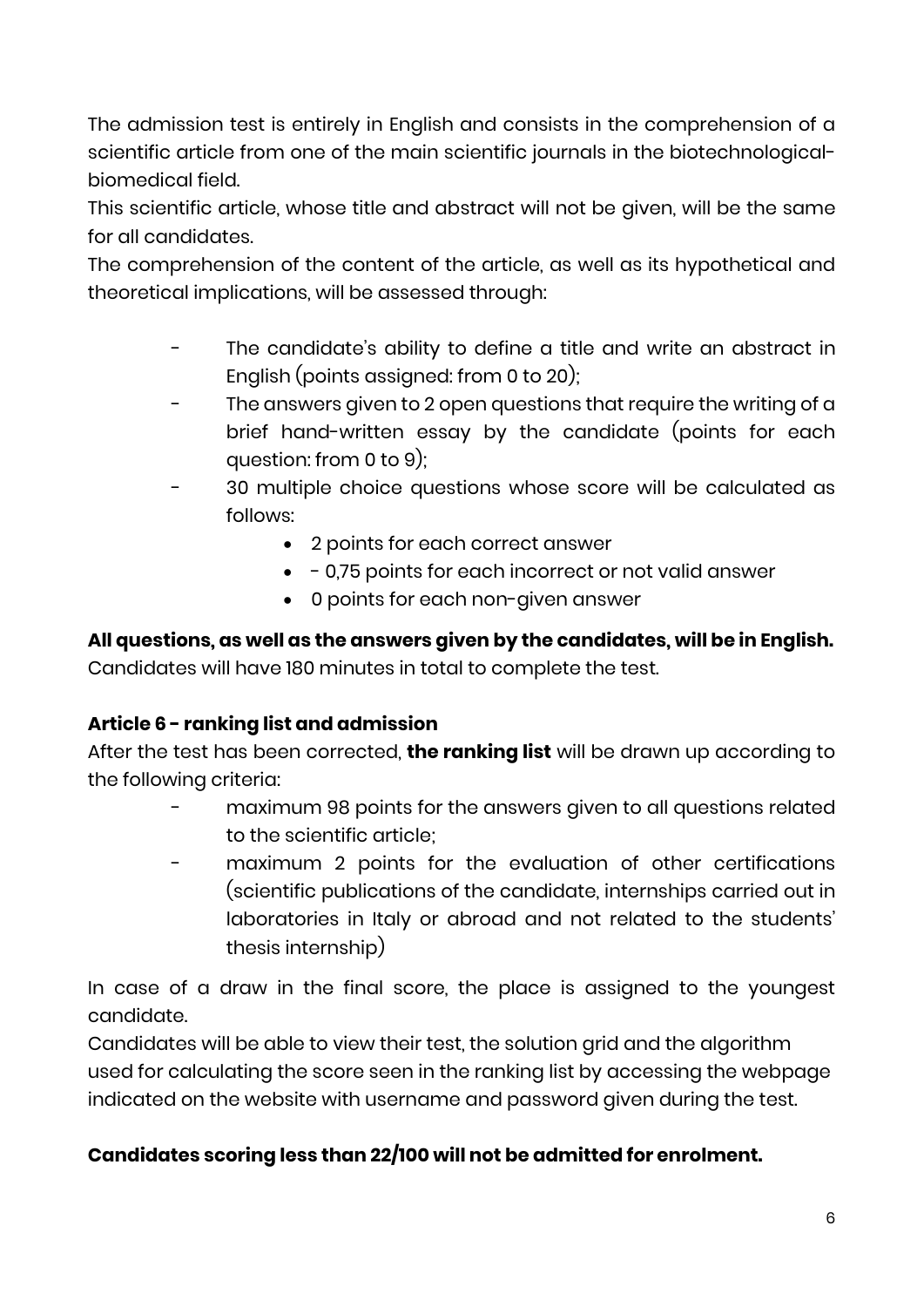**The final ranking list will be published within 15 days following the test date** on the University's online Board and on the dedicated pages of the website [www.unisr.it.](http://www.unisr.it/)

**Article 7 - admission to enrolment** 7.1 Foreword

Notices and ranking lists published on the University website are the only official communications. Possible personal communications sent to the candidates' email address indicated during the registration are merely intended to help them through the whole procedure and do not replace the official ones published on the website. Therefore, it is the candidate's responsibility to verify his/her position and meet the given enrolment deadlines by checking the webpage regularly.

In order to be eligible for enrolment, the admitted candidates must possess an **English language Certification corresponding to level B2 of the Common European Framework of Reference CEFR.**

English mother-tongue candidates and those who have studied entirely in the means of the English language in their University/College for at least the past two years preceding enrolment, are exempted from presenting the abovementioned English language certification.

## 7.2 online enrolment

Admitted Candidates have to proceed with the online enrolment by accessing the dedicated webpage with the credentials received upon registration for the admission test and following the detailed instructions published on the University website by the Admissions Office.

Admitted candidates will be requested to confirm their place by making a nonrefundable advance **payment of Euro 1,500.00 within April 15th, 2022**; *\*\*\*this amount guarantees reservation of the assigned place and entitles the candidate to proceed with enrolment and to receive information for beginning the study visa request.* This advance payment **will not be reimbursed** should the Candidate not finalize enrolment within the given deadlines or should later decide to withdraw. The advance payment is deducted from the first instalment fee necessary to finalize enrolment (Euro 1,140.00).

Enrolment will be possible **from July 4th, 2022 at noon to September 20th, 2022 at noon (CET)** according to the indications given in the online enrolment procedure. Within the set deadline, candidates must:

• Complete the online **enrolment procedure**;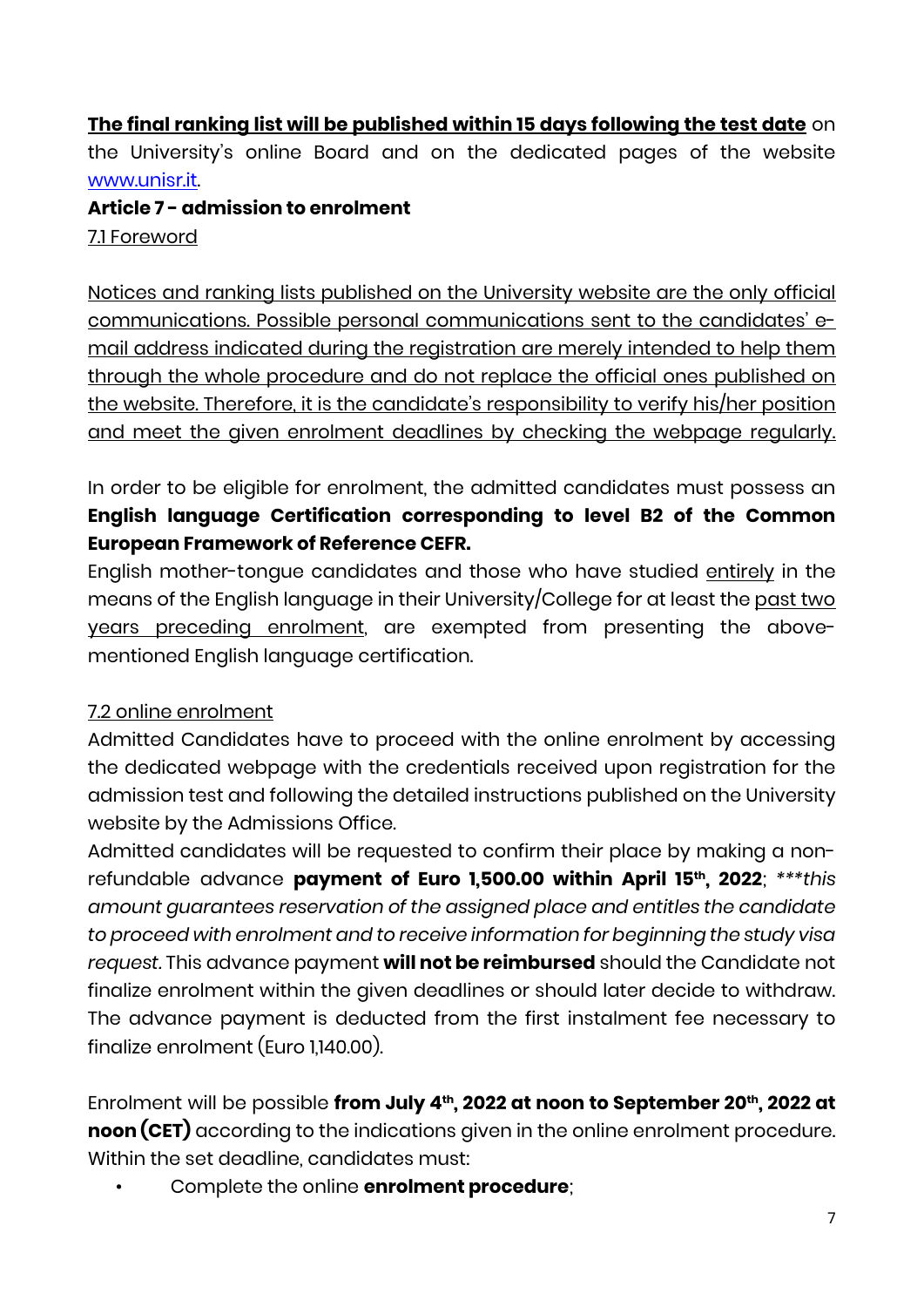**Pay the remaining amount** of the first tuition fee installment via wire transfer to the following bank details:

# • **BANCA POPOLARE DI SONDRIO** Via S. Maria Fulcorina, 1 20123 MILANO (MI) **Account number**: 16782/34 **Account holder**: UNIVERSITA' VITA-SALUTE SAN RAFFAELE **IBAN:** IT73U0569601600000016782X34 **BIC/SWIFT**: POSOIT22

- Download, fill out and sign the **enrolment form** available on the University website;
- Send the following documentation in PDF format via e-mail to [enrolment.biotechnologyNONEU@unisr.it](mailto:enrolment.biotechnologyNONEU@unisr.it) specifying in the subject "Enrolment Biotechnology and Medical Biology":
	- 1. Copy of the filled out and signed **enrolment form**;
	- 2. Copy of the **payment receipt** of the first tuition fee installment;
	- 3. Copy of the **secondary school leaving certificate** translated into English or Italian;
	- 4. Copy of the translated and legalized original **Bachelor's Degree** awarded abroad with the relevant score together with the "Dichiarazione di Valore" (Declaration of Value) as soon as available;
	- 5. Copy of the **English language certification level B2**;
	- 6. Copy of the **passport**.

Candidates will receive confirmation of their enrolment via e-mail within five working days from when the Admissions Office receives all the enrolment documentation.

**If a candidate does not complete the enrolment procedures within the deadline, s/he loses the assigned place and will not be allowed to enrol any longer.** The free place will be assigned to another candidate according to the ranking order and to the indications given by the Admissions Office.

# 7.3 Candidates with disability

Admitted Candidates with any kind of permanent or temporary disability must formally request the support they will need for their studies.

Candidates with learning disabilities according to the law n. 170 October 8, 2010 with the new regulation concerning specific learning disabilities within the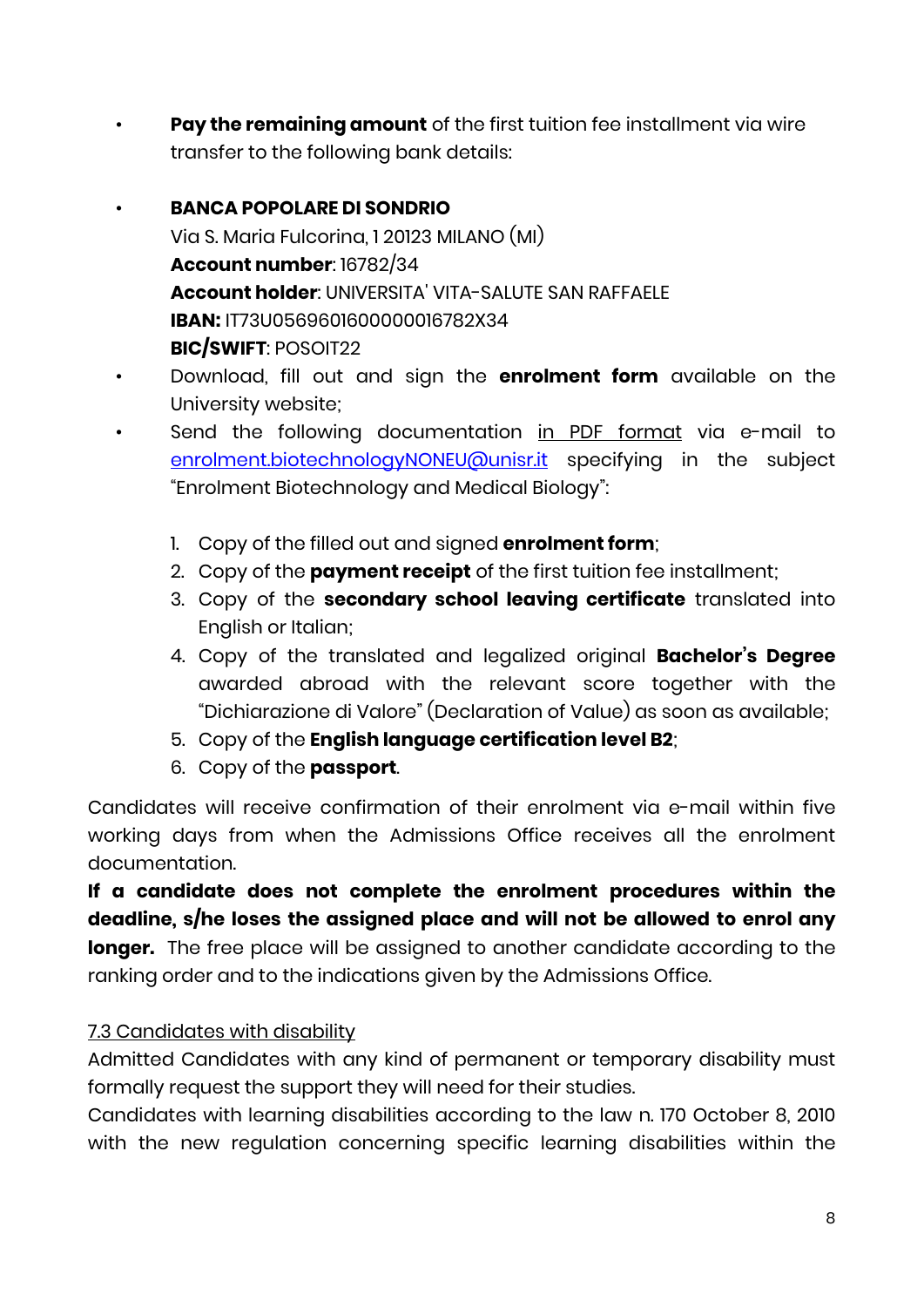educational environment can request the special terms envisaged by the Ministerial Decree n. 5669, July 12th, 2011.

In order to apply, candidates have to download the form available online [\(https://www.unisr.it/servizi/inclusione\)](https://www.unisr.it/servizi/inclusione) and send it to [inclusione@unisr.it](mailto:inclusione@unisr.it) together with all the enrolment papers.

\*\*\* Please note that admittance through this competition is for **enrolment to the 2022/2023 academic year only** and that any assigned place cannot be kept on hold for future years.

\*\*\* In order to begin the study visa application procedure, Non-EU admitted Candidates must complete the Pre-enrolment procedure through the **Universitaly portal** [www.universitaly.it](http://www.universitaly.it/) and upload the requested documentation. Further information on the matter will be sent to all students admitted for enrolment.

#### **Article 8 – enrolment and original documents required**

Candidates who have completed the enrolment procedure as detailed in art. 7 will receive a confirmation e-mail from the Admissions Office with detailed information on documents needed to finalize the matriculation.

Upon arrival in Italy and by the deadline indicated in the enrolment confirmation e-mail, students will have to hand in to the Front Office of the Student Center (Polo Studenti) the following **original documentation:**

- **Official Bachelor's Degree** with verified translation into Italian and legalization by the local Italian Diplomatic Authorities of reference;
- **"Dichiarazione di Valore"** (Declaration of Value) of foreign titles issued by the local Italian Diplomatic Authorities of reference (Italian Consulate/Embassy/Italian Cultural Centre). This declaration must have the information on the evaluation system of academic qualifications in the country where it was obtained (final score, minimum and maximum score that can be assigned.)
- Copy of **"Codice Fiscale"** (Italian tax identification number.)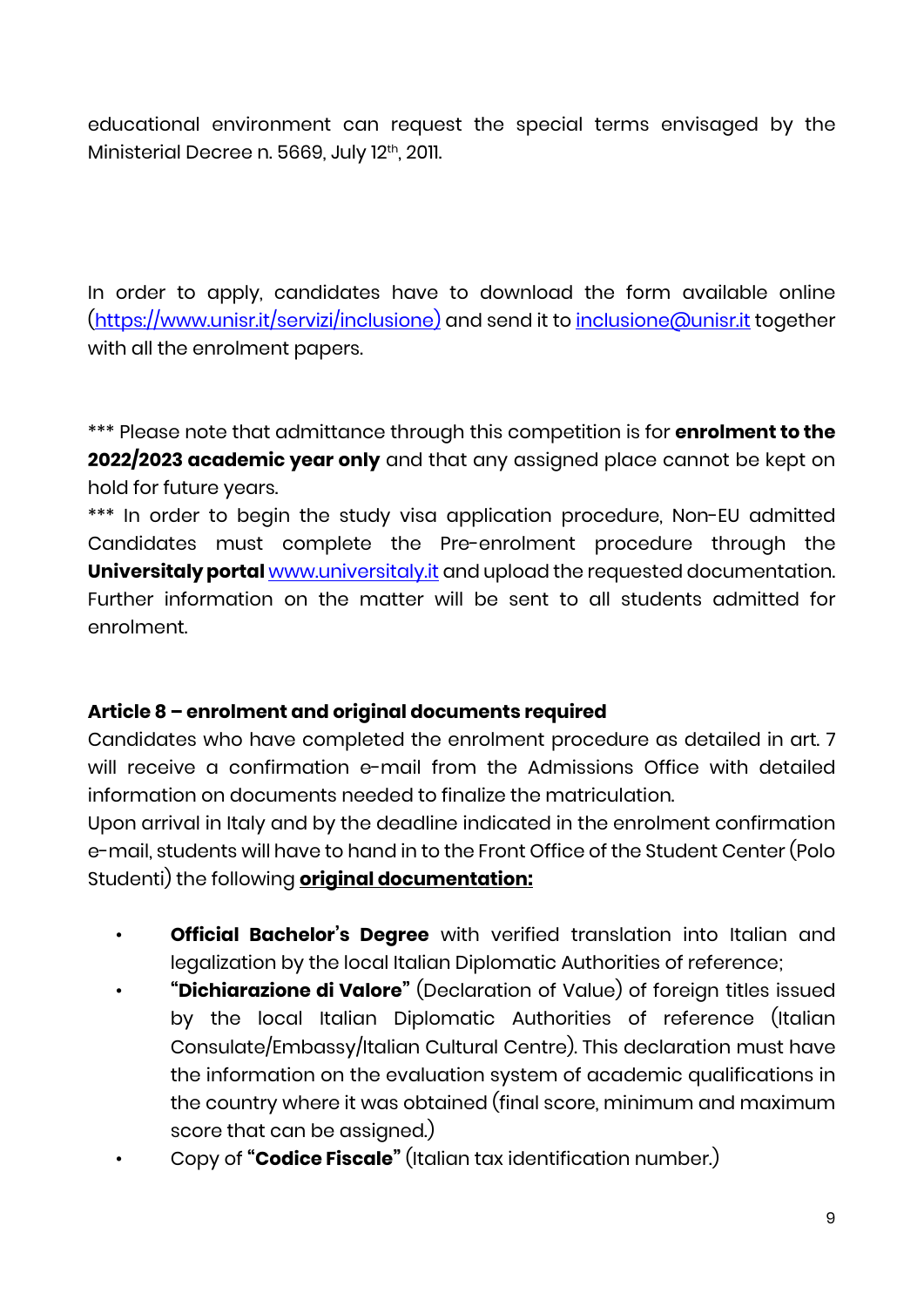## **The above-listed documentation must be handed by the person concerned only. Documentation sent by mail or fax will not be accepted.**

UniSR reserves the right to request further documentation concerning students' study visa and residence permit.

Requests of Evaluation of previous university credits can be officially handed in **only after** the student has finalized the enrolment and within three months from enrolment by handing to the Front Office of Student Center (Polo Studenti) the filled-out form available in the student's Intranet together with all the attachments and tax stamp required.

Please acknowledge that enrolment must be compliant to the Italian regulation on Higher Education (art 14.2 T.U. sull'istruzione superiore) which forbids contemporary enrolment to different Universities and/or study courses in Italy.

**Candidates who have not obtained their Bachelor's Degree yet, must hand in to the Front Office of the Student Center (Polo Studenti) the final translated and legalized Degree together with the Declaration of Value no later than December 20th, 2022.**

**Failure to hand in the required documentation within the set deadline will result in forfeiture of matriculation.** 

#### **Article 9 – reserve list**

At the deadline for enrolment, a notice will be posted on the University website (www.unisr.it) indicating the number of places still available, which can be assigned according to the procedure described below.

From the working day after the publishing of the number of remaining available places, the Registrar's Office will indicate the candidates who have been admitted according to the ranking order. This information will be posted online on the University website (www.unisr.it). The newly admitted candidates will have to proceed with online enrolment **by 3:00 p.m. (CET) of the third working day after the publishing of the notice** following the procedure described in art. 7.

Should the admitted candidate fail to do so, his/her place will be considered free and assigned to the next successful candidate in the ranking list no matter what reason there is for lateness in proceeding as requested. Candidates will be admitted to the Master's Degree program until there are places available.

#### **Article 10 – tuition fees**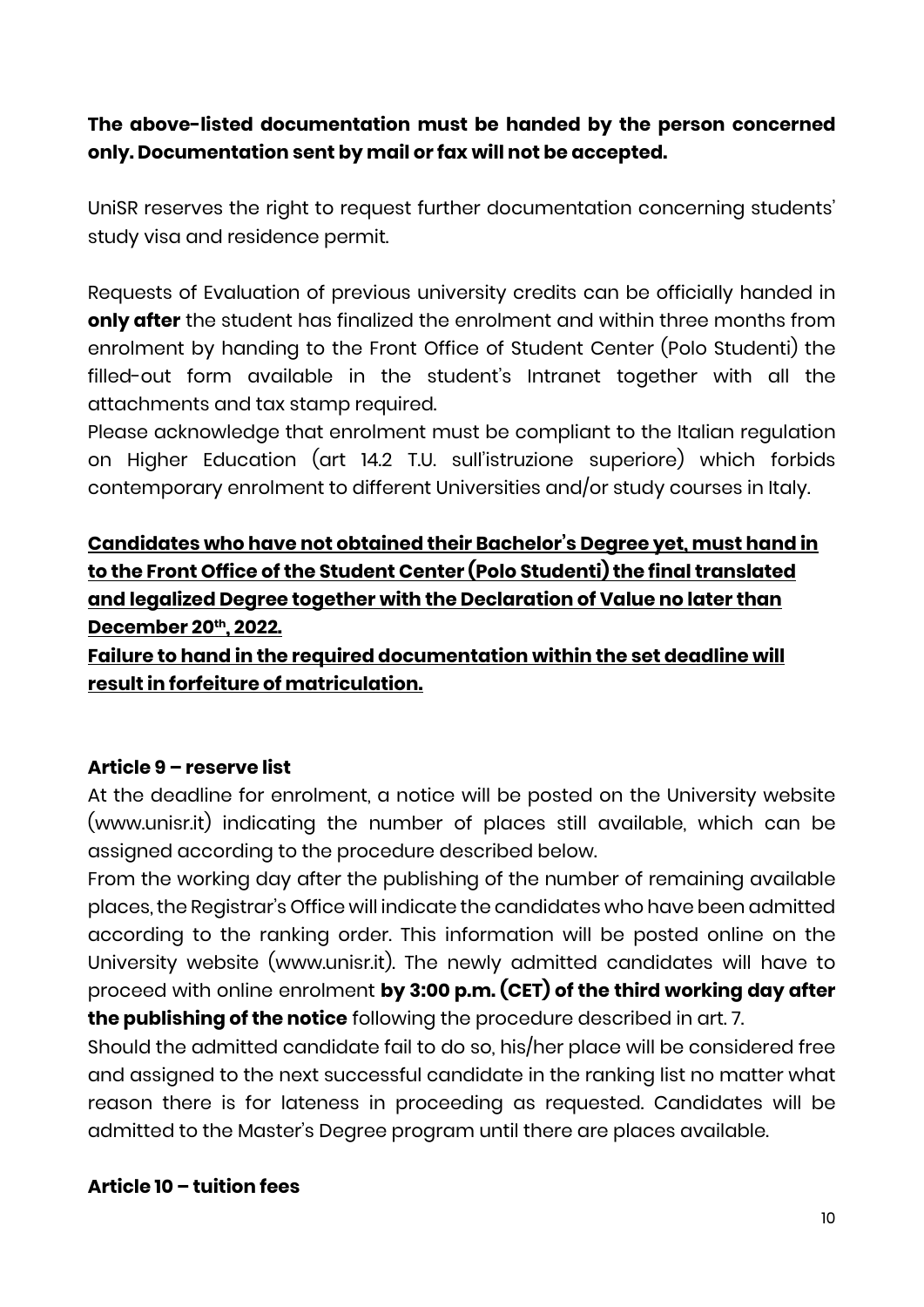The yearly tuition fees for students enrolling to the 2022/2023 academic year amount to **Euro 7,640.00** and is divided into 3 installments:

- First installment: Euro 2,640.00 to be paid upon enrollment (1,500.00 Euros deposit plus 1,140.00 Euros)
- Second installment: Euro 2,500.00 deadline January 31st, 2023
- Third Installment: Euro 2,500.00 deadline March 31st, 2023.

The above-indicated amounts include Euro 140.00 of regional tax, which is defined each year from the Lombardy Region Council. Any variation to this tax will be communicated once the Council's resolution has been confirmed.

## **Article 11 – privacy policy**

Università Vita-Salute San Raffaele, with registered office located in Milan, Via Olgettina no. 97187560152 (hereinafter referred to as "UniSR") undertakes to constantly safeguard the privacy of the data subjects. This information notice is aimed at disclosing the privacy policy implemented by UniSR in order to: (i) explain to the data subjects the terms and conditions pursuant to which their personal data are processed; and (ii) allow the data subjects to provide their explicit and conscious consent to the processing of their personal data. The above in compliance with the provisions set forth under both Article 13 of the Regulation (EU) 2016/679 of the European Parliament and of the Council of 27 April 2016 on the protection of natural persons with regard to the processing of personal data and on the free movement of such data, and repealing Directive 95/46/EC (hereinafter referred to as "Regulation") and the Italian Legislative Decree 30 June 2003, no. 196 (hereinafter referred to as "Privacy Code").

The information and the personal data supplied or otherwise collected Shall be processed in accordance with the provisions of both the Regulation and the Privacy Code and in compliance with the confidentiality obligations inspiring UniSR activity.

According to the provisions of both the Regulation and the Privacy Code, any processing of personal data carried out by UniSR shall be lawful, fair and transparent and shall be consistent with the following principles: limitation of scopes and conservation, minimization of data, exactness, integrity and confidentiality.

## **DATA CONTROLLER AND DATA PROTECTION OFFICER**

The controller of the personal data is Università Vita-Salute San Raffaele.

According to (i) Article 37 of the Regulation and (ii) the CODAU Guidelines, by resolution of the Board of Directors dated 22 January 2018, UniSR appointed GSD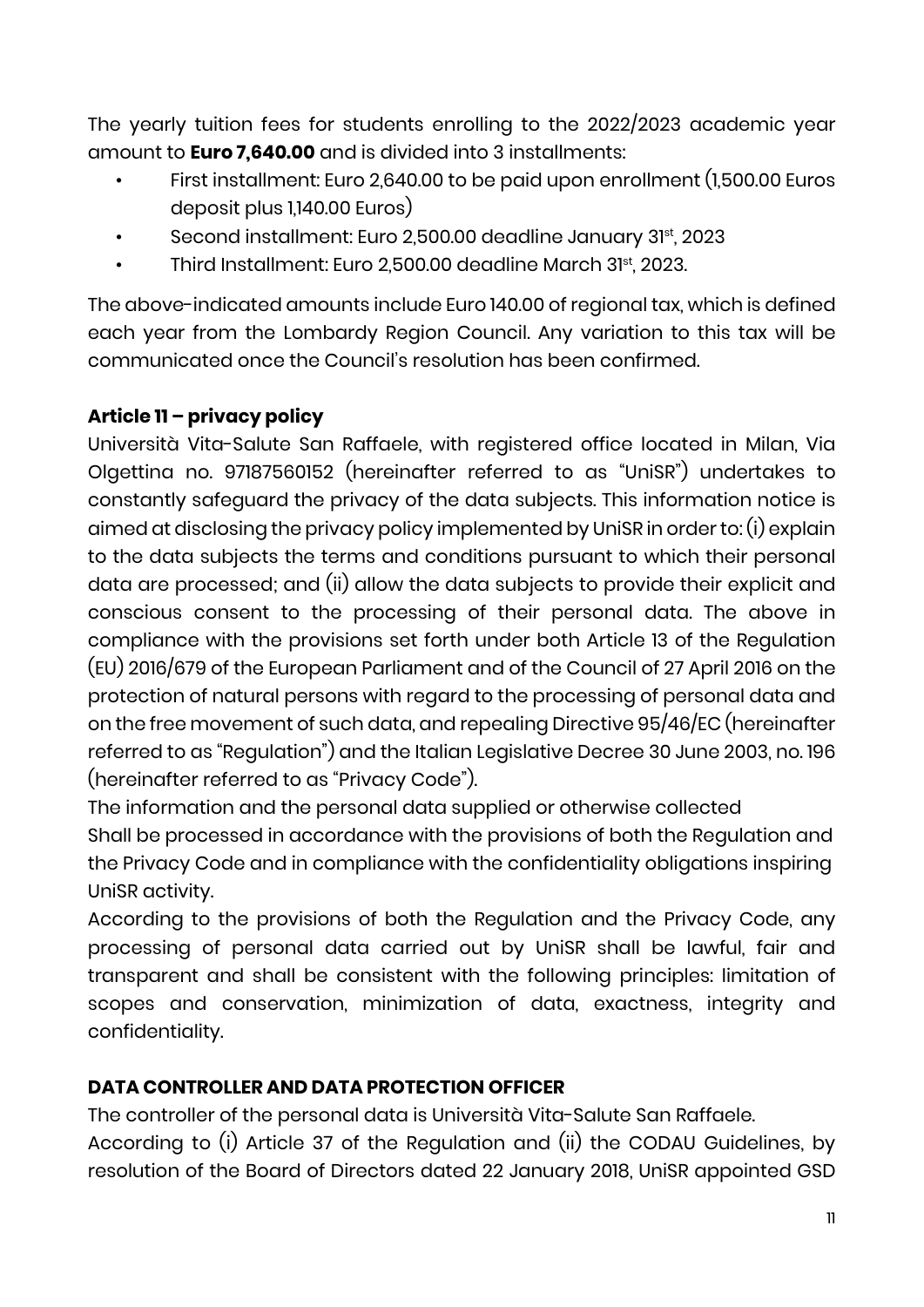SISTEMI E SERVIZI S.C.A.R.L., with registered office located in Milan, Corso di Porta Vigentina no. 18, VAT no. 06959200962 (hereinafter referred to as "GSD"), as data protection officer (hereinafter referred to as the "DPO").

The professional indicated by GSD for the purposes of the carrying out of the DPO activities is Mr. Gabriele Tettamanti, born in Como, on 8 August 1980, Tax Code TTTGRL80M08C933F.

The DPO is available for any information regarding the data processing carried out by UniSR.

The contact details of the Data Processor and of the DPO are the following: [privacy@unisr.it.](mailto:privacy@unisr.it) 

## **CATEGORIES, NATURE AND PURPOSES OF THE PROCESSED DATA**

The personal data collected by UniSR for institutional purposes - ID data, contact data, scholarship data, carrier data, economic data, sensitive and judicial data will be processed for institutional purposes only, including the possible publication of the personal data on UniSR website, for the purposes of all fulfilments imposed to UniSR by any applicable laws in compliance with the Regulation and the Privacy Code as well as with the aforementioned principles of limitation of scopes and conservation, minimization of data, exactness, integrity and confidentiality in connection with the purposes for which such data are processed.

The personal data could be also processed for historic, statistic, scientific purposes in compliance with any applicable laws and deontological code.

As per the so called sensitive data (id est personal data allowing the disclosure of racial or ethnic origin, religious, philosophical or other beliefs, political opinions, membership of parties, trade unions, associations or organizations of a religious, philosophical, political or trade-unionist character, as well as personal data disclosing health and sex life) and judicial data (id est personal data disclosing the measures referred to in Section 3(1), letters a) to o) and r) to u), of Presidential Decree no. 313 of 14 November 2002 concerning the criminal record office, the register of offence-related administrative sanctions and the relevant current charges, or the status of being either defendant or the subject of investigations pursuant to Sections 60 and 61 of the Criminal Procedure Code) within the employment relationship UniSR may collect any of the following data:

a) data regarding students and/or their relatives affected by any handicap or economic data for the purpose of any control and/or granting of any benefit provided under applicable laws and/or management of extraordinary contributions;

b) data concerning the status of refugee;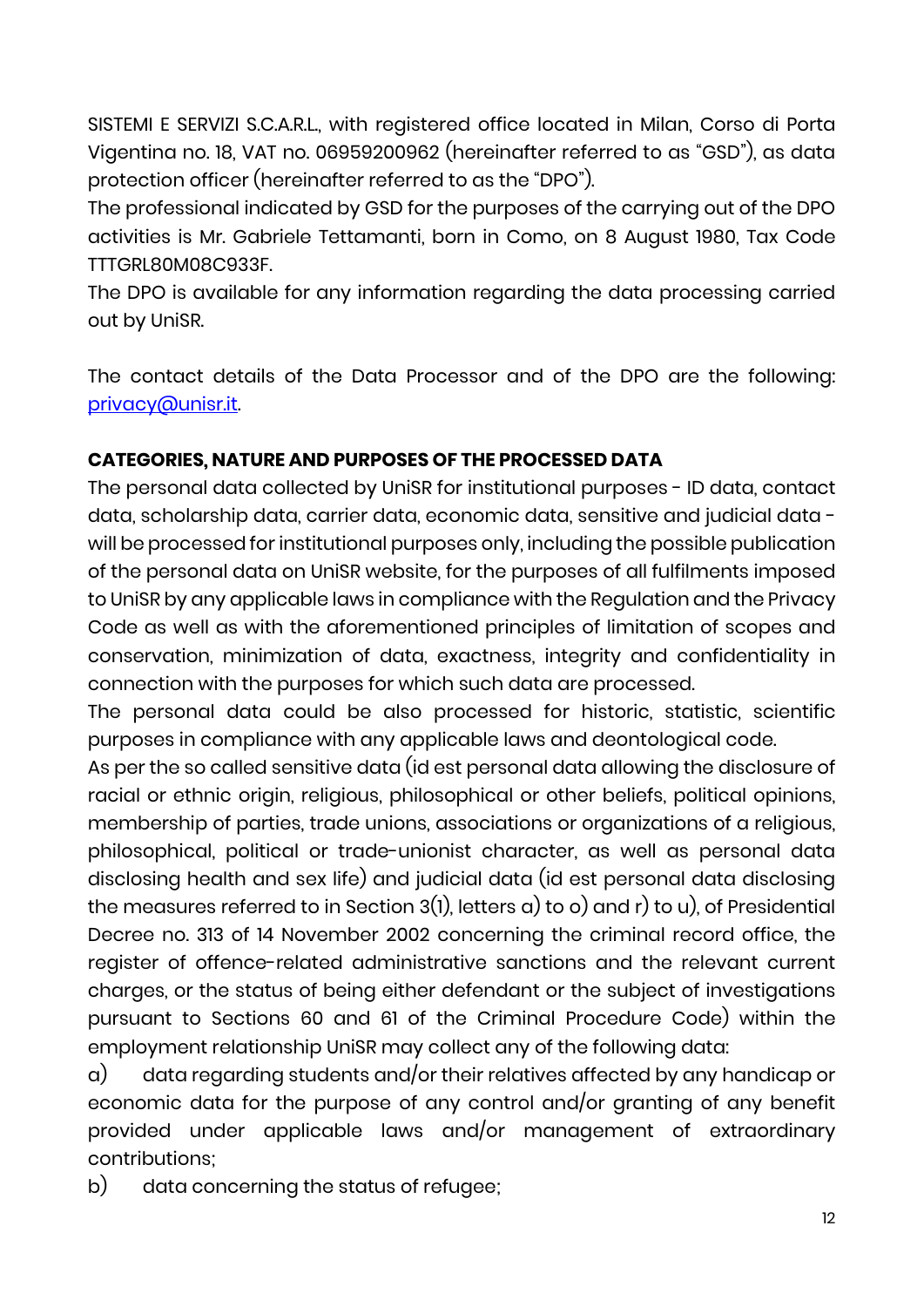c) data concerning pregnancy for academic purpose and for the purpose of the granting of any benefit provided under applicable laws;

d) personal data allowing the disclosure of political opinions, membership of parties, trade unions, associations or organizations of a religious, philosophical, political or trade-unionist character,

e) sensitive and judicial data concerning disciplinary proceedings against students;

f) data regarding handicap;

g) data regarding health necessary for any eligibility evaluation of the students, also through specific medical visits, and for safety measures.

The sensitive and judicial data referred to above, regarding academic activities and the inscriptions of students collected from the data subject or from third parties, shall be processed through paper and electronic support.

Please find below the main legal provisions justifying the data processing of sensitive and judicial personal data: Royal Decree no. 1592/1933 and subsequent amendments; Royal Decree no. 1269/1938 and subsequent amendments; Presidential Decree no. 382/1980; Law no. 168/1989; Law no. 398/1989; Law no. 341/1990; Law no. 390/1991; Law no. 104/1992; Ministerial Decree no. 224/1999; Italian Legislative Decree no. 445/2000; Law no. 148/2002; Ministerial Decree no. 270/2004; Presidential Decree no. 334/2004; Ministerial Decree no. 142 of 25/3/1998 and Law 24 giugno 1997, no. 196; Presidential Decree 9 April 2001; Law no. 14 February 2003, no. 30; Contratto Istituzionale Socrates Erasmus; By-laws, UniSR Regulations; Regional Laws in force.

#### **MANDATORY COLLECTION OF PERSONAL DATA**

Within the aforementioned principles of limitation of scopes, conservation and minimization of data, please be informed that the collection of personal data is mandatory for the purpose of the relationship with UniSR.

#### **PROCESSING**

Personal data are processed with both handwriting and electronic systems, in strict compliance with the scope of the processing, through adequate safety measures and for the period provided under applicable laws.

#### **TRANSFER OF PERSONAL DATA**

In compliance with the aforementioned principles of lawfulness, fairness and transparency, limitation of scopes and conservation, minimization of data, exactness, integrity and confidentiality, the personal data collected by UniSR could be transferred to third countries, including extra UE countries.